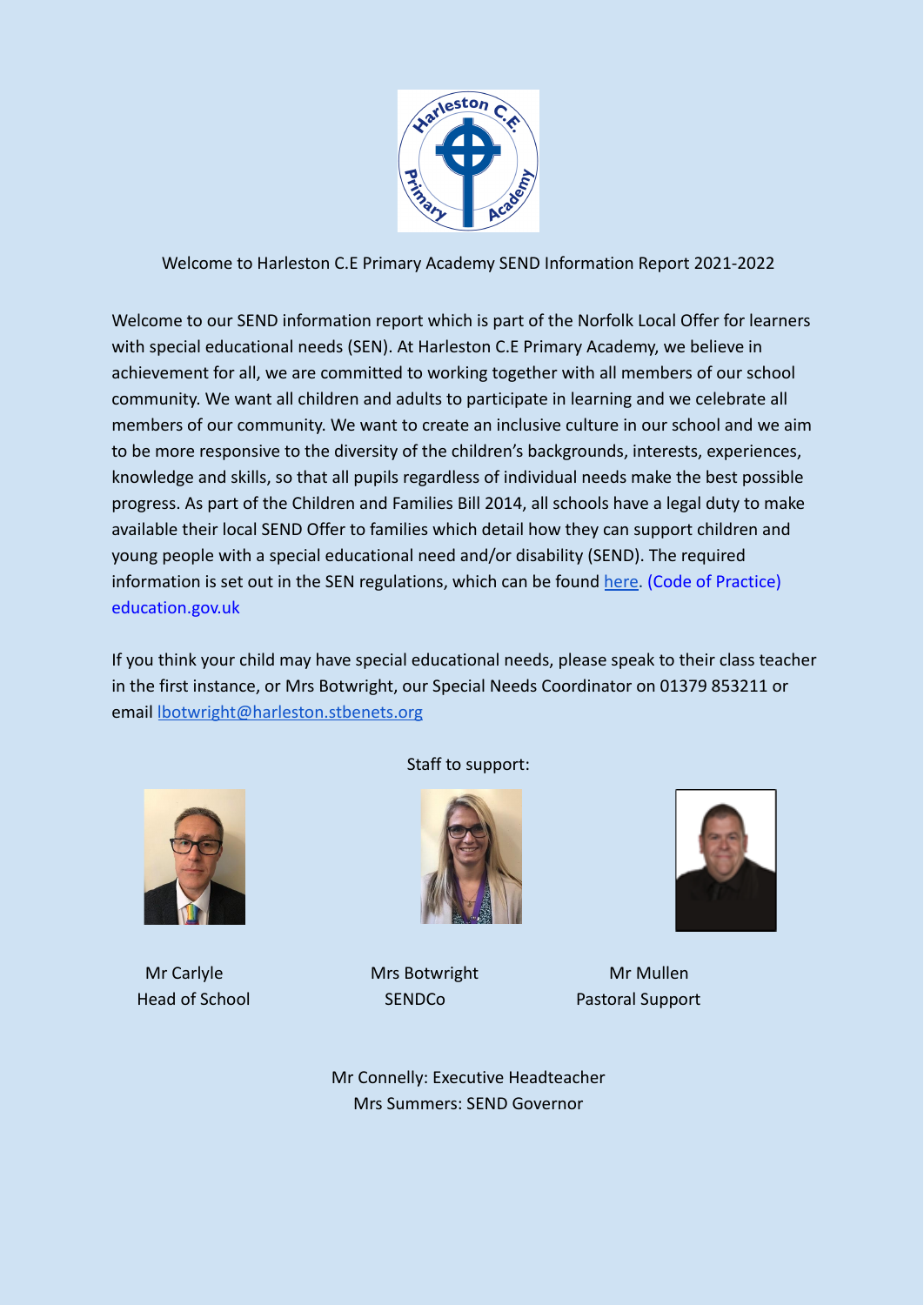## **What is our approach to teaching learners with SEND?**

At Harleston C.E Primary Academy, we passionately believe in an inclusive education for all and are dedicated to providing a "whole school" approach to raising achievement in line with the students starting point. We are incredibly proud of the personal, social and academic achievements of our students with Special Education Needs and Disabilities and are confident that through a personalised and inclusive learning environment we support pupils to achieve their dreams.

As part of the Harleston Federation we are a community that flourishes, through God's love, to live 'Life in All its Fullness'. John 10:10 and John 13:34. We care for your child's safety and well-being; we know your child as a whole person and take an interest in his/her life both within and beyond school; we ensure that your child is fully challenged to develop all their abilities and talents; we provide a broad and balanced curriculum, which will be related to the individual needs of your child; we achieve high standards of work and behaviour through consistently high expectations, we reward your child through the school's behaviour policy; keep you informed about general school business and your child's progress and we are open and welcoming; accommodating the questions and concerns of parents and students as they arise.

At Harleston C.E Primary Academy we:

- Value quality first teaching for all learners and activity monitor teaching and learning in our school.
- Ensure that all our pupils in our school are equally valued by having equal access to a broad and balanced curriculum. If needed pupils will have a differentiated curriculum to meet individual needs and abilities.
- Have effective management systems and procedures for SEND, taking into account the current Code of Practice (2014).
- Strive for effective communication between staff, children with SEND, parents of SEND children and outside agencies.
- Acknowledge and draw on parents' knowledge and expertise in relation to their own child. Parents are invited to collaborate with their child's one page profile. This has the parents, childs and teacher voice which is used inline with the Assess, Plan, Do, Review cycle.
- Ensure that consideration for SEND crosses all curriculum areas and all aspects of teaching and learning.

## **How do we identify when a child needs additional support:**

- Some of our pupils may require additional support so they can access the curriculum and make progress at their own rate.
- At different times in their school career, a child or young person may have a special educational need. The Code of Practice (2014) defines SEN as,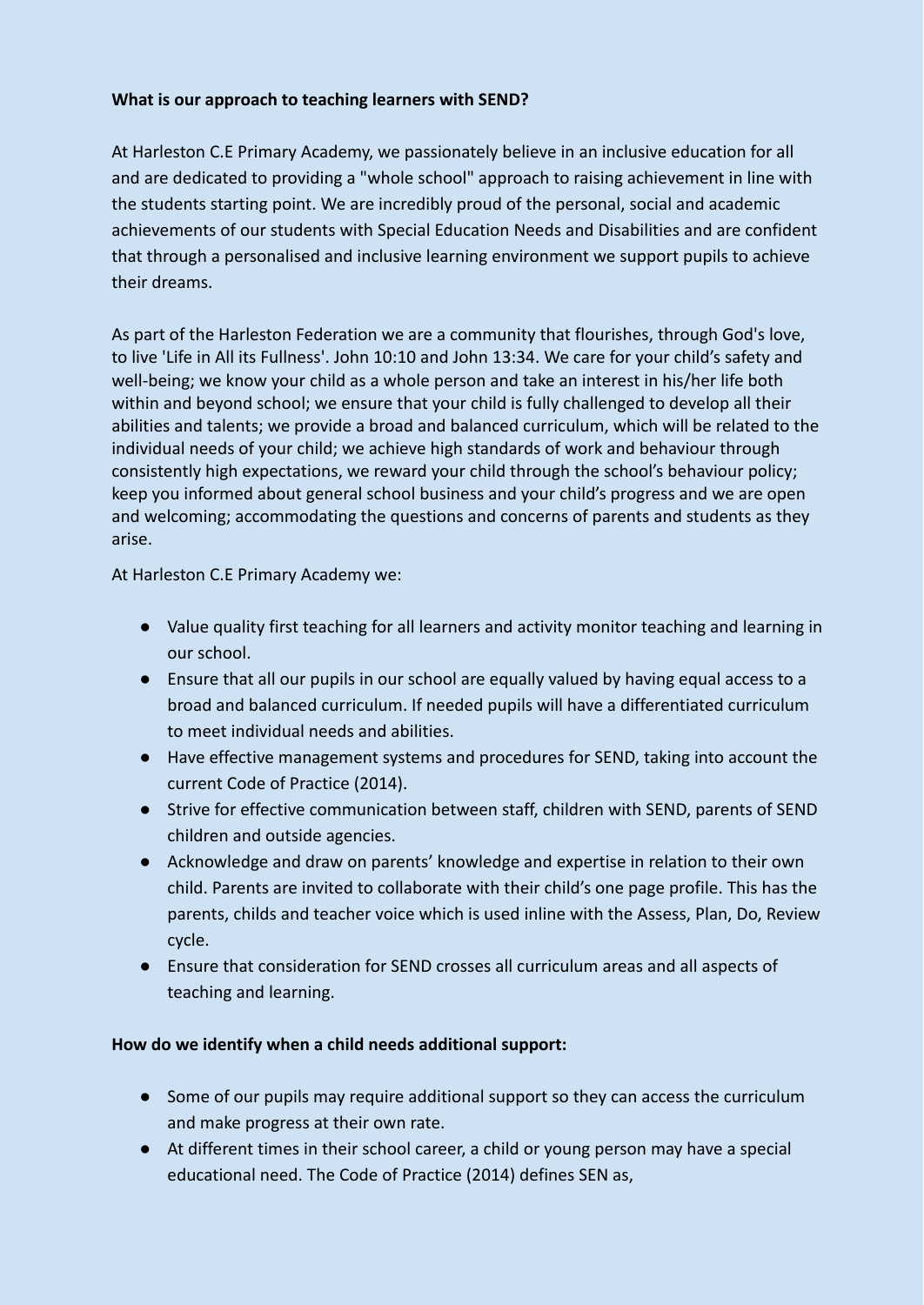"A child or young person has SEN if they have a learning difficulty or disability which calls for special educational provision to be made for them. A child of compulsory school age or a young person has a learning difficulty or disability if they:

• have a significantly greater difficulty in learning than the majority of others of the same age: or

• have a disability which prevents or hinders them from making use of educational facilities of a kind generally provided for others of the same age in mainstream schools or mainstream post-16 institutions."

● If a learner is identified as having SEN, we will work closely with the pupil and their parents to provide provision that is 'additional to or different from' the normal differentiated curriculum, intended to overcome the barriers to their learning.

#### **How do we identify the Special Educational Needs of pupils?**

- Where pupils' progress is significantly slower than their peers, or fails to match their previous rate of progress, despite high quality first teaching targeted at specific areas of difficulty, it may be that the child has SEND. Information will be gathered, including seeking views from parents and the pupil, as well as from teachers and assessments.
- Some of the ways identification may occur is through:
	- $\triangleright$  Liaison with pre-school/ previous school
	- $\triangleright$  If the child is performing below age expectations
	- $\triangleright$  Concerns raised by parent
	- $\triangleright$  Concerns raised by teacher
	- $\triangleright$  Liaison with external agencies
	- $\triangleright$  Health diagnosis through paediatrician
	- $\triangleright$  Observations by SENCo
	- ➢ Assessment tools
- There can be many reasons learners 'fall behind.' These may include absences, attending lots of different schools, difficulties with speaking English, or worries that distract them from learning. Children who experience such barriers to learning are vulnerable, but this does not mean all vulnerable learners have SEND. Only those who require special educational provision 'additional to' or 'different from' the usual differentiated curriculum will be identified as having SEND.
- Once a child is identified as having SEND we follow an Assess-Plan-Do-Review cycle. This involves regular meetings with the child, parents and teacher to monitor and review progress.

# **Slow progress and low attainment does not automatically mean a pupil has a special educational need**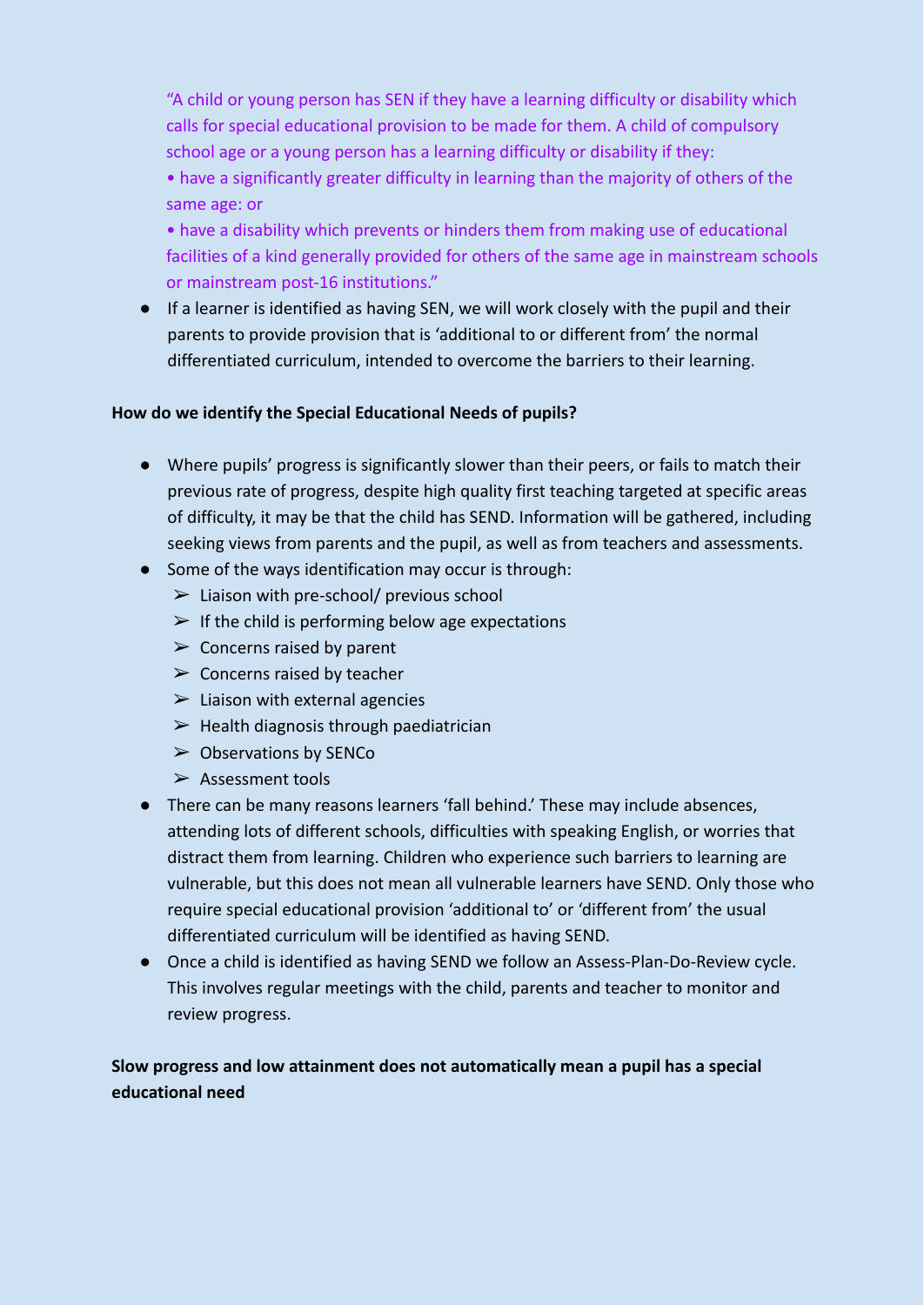#### **What are definitions of SEND?**

Cognition and Learning - children may:

- Learn at a slower pace
- Find the curriculum difficult
- Struggle with organisation and memory
- Have a specific difficulty in literacy and numeracy

Communication and Interaction - children may:

- Struggle to talk or say what they want
- Find it hard to understand what others are saying
- Find conversations and play confusing and challenging
- Have a diagnosis of ASD

Social, Emotional and Mental Health Difficulties - children may

- Find relationships difficult
- Appear withdrawn and isolated
- Behave in ways that affect their learning eg being disruptive
- Do things that impact on their health and wellbeing

Sensory and/ or Physical - Children might have a disability such as

- A visual or hearing impairment
- A physical difficulty

#### **Some pupils may have SEN that covers more than one of these areas**

#### **What is our SEND profile Autumn Term 2021-22**

- We have 16% (66 pupils) (National 15.9%) of children identified as having SEN. This percentage is made up of the following groups:
- 57% are identified as having SEN linked to Cognition and Learning (including maths, reading, writing and spelling etc.)
- 26% are identified as having SEN linked to Communication and Interaction (including speech and language difficulties and problems with social interactions
- 15% are identified as having SEN linked to Social, Emotional and Mental Health (including ADHD, ADD, Attachment Disorder, Eating Disorder, anxiety, depression and behavioural difficulties)
- 2% are identified as having SEN linked to Physical and Sensory (including disabilities such as those affecting mobility, sight and hearing)

**Some of our pupils have needs in more than one group, percentages show primary need.**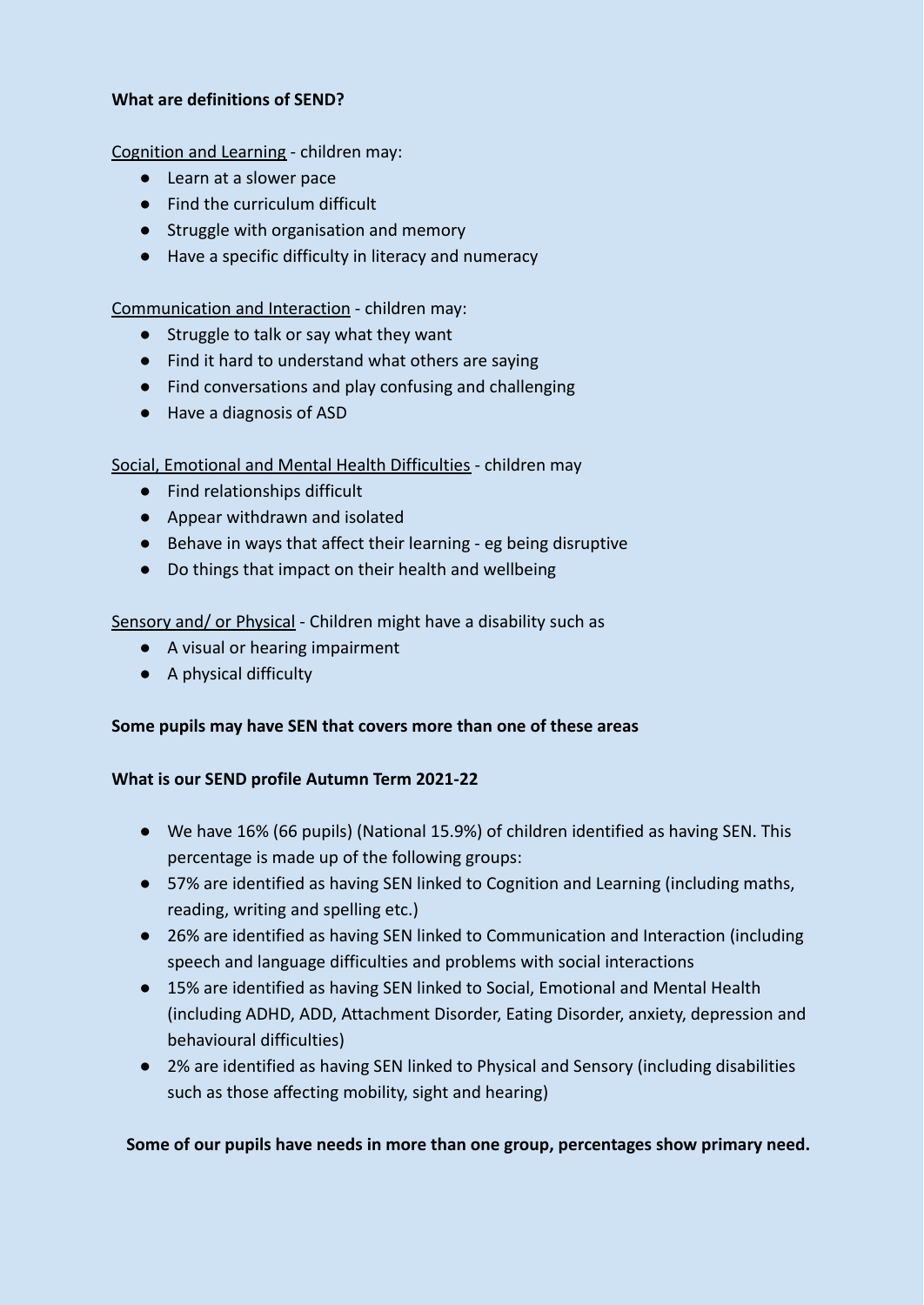2% (10 pupils) (Nationally 3.7%) of our school population have an Educational and Health Care Plan

# **We receive funding to support the needs of learners with SEND.**

# **We are also able to apply for Top Up funding from the Local Authority which is for learners who require support that exceeds that available to the school.**

#### **How do we support SEND learners?**

Quality first teaching by class teacher

For your child this would mean:

- That the teacher has the highest possible expectations for your child and all pupils in their class.
- That all teaching is built on what your child already knows, can do and can understand, your child will complete a one page profile to show how they learn best.
- Different ways of teaching are in place so that your child is fully involved in learning in class, through challenge and differentiation.
- Specific strategies (which may be suggested by the SENCo or outside agencies) are in place to support children to learn.
- Your child's progress is constantly assessed and reviewed and any gap or gaps in their understanding/ learning will be identified and addressed through targets and interventions.



# **Learning Knows No Bounds**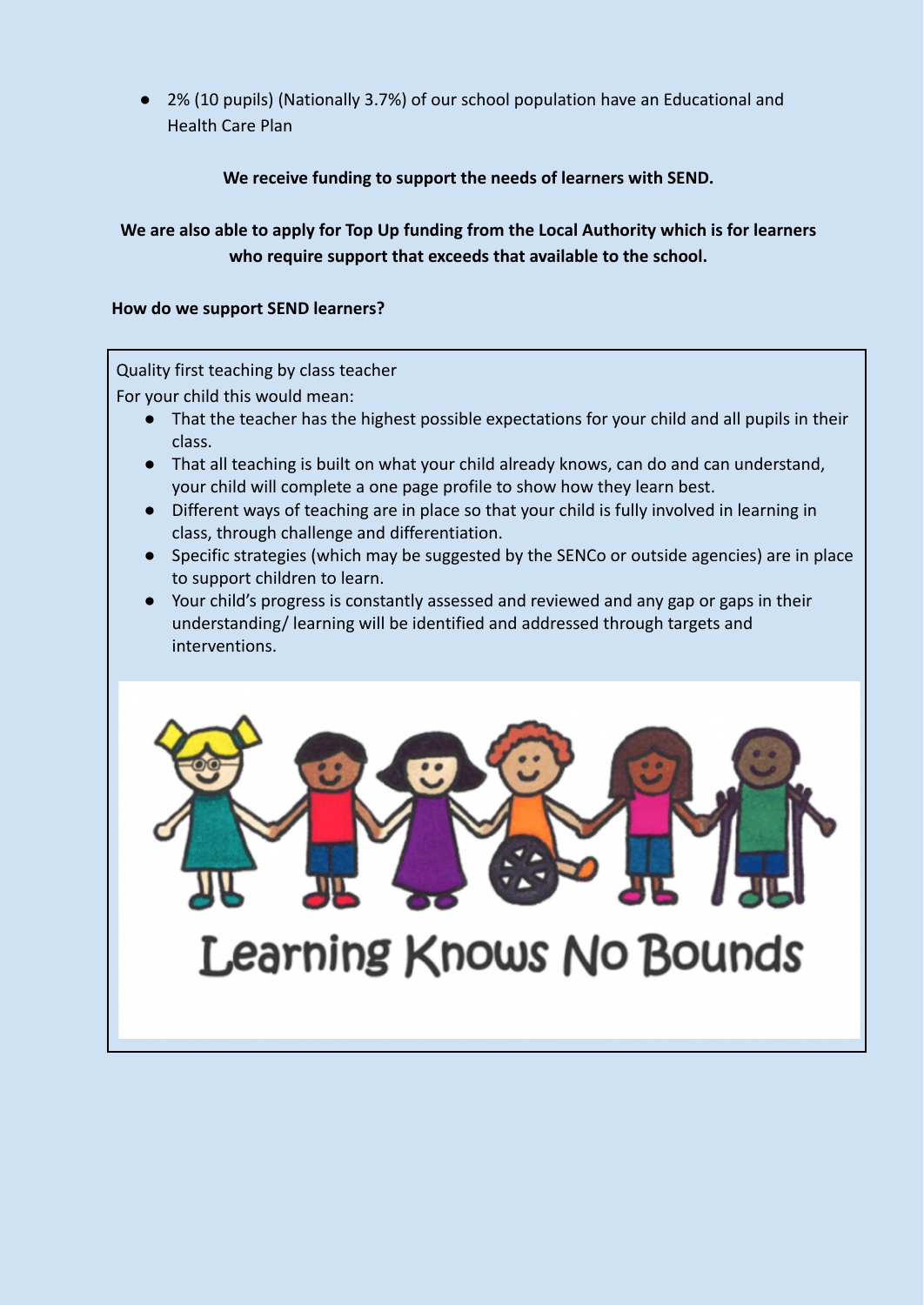#### Targeted interventions:

- These may be run in the classroom or in sessions outside of whole class learning
- They may be delivered by a teacher or teaching assistant
- These are usually group sessions with specific targets to help them to make progress, targets are used in both group and class work
- Interventions will be assessed and monitored by the school leadership team
- Parents are informed when their child is in intervention groups and targets and progress are shared



Specific Individual support

- Some pupils will follow tailored smaller group work; such as if the learner has an Education Health and Care Plan or if they have been assessed by outside agencies, with a more specific need
- Individuals have access to aids and materials to support their learning e.g. wedge cushions, slanted boards, ear defenders, fidget resources, weighted blankets etc

Specialist sessions run by outside agencies

This may be from services such as:

Access Through Technology Speech and Language Team Nelsons Journey Occupational Therapists School 2 School Support Virtual School Sensory Support Pets as Therapy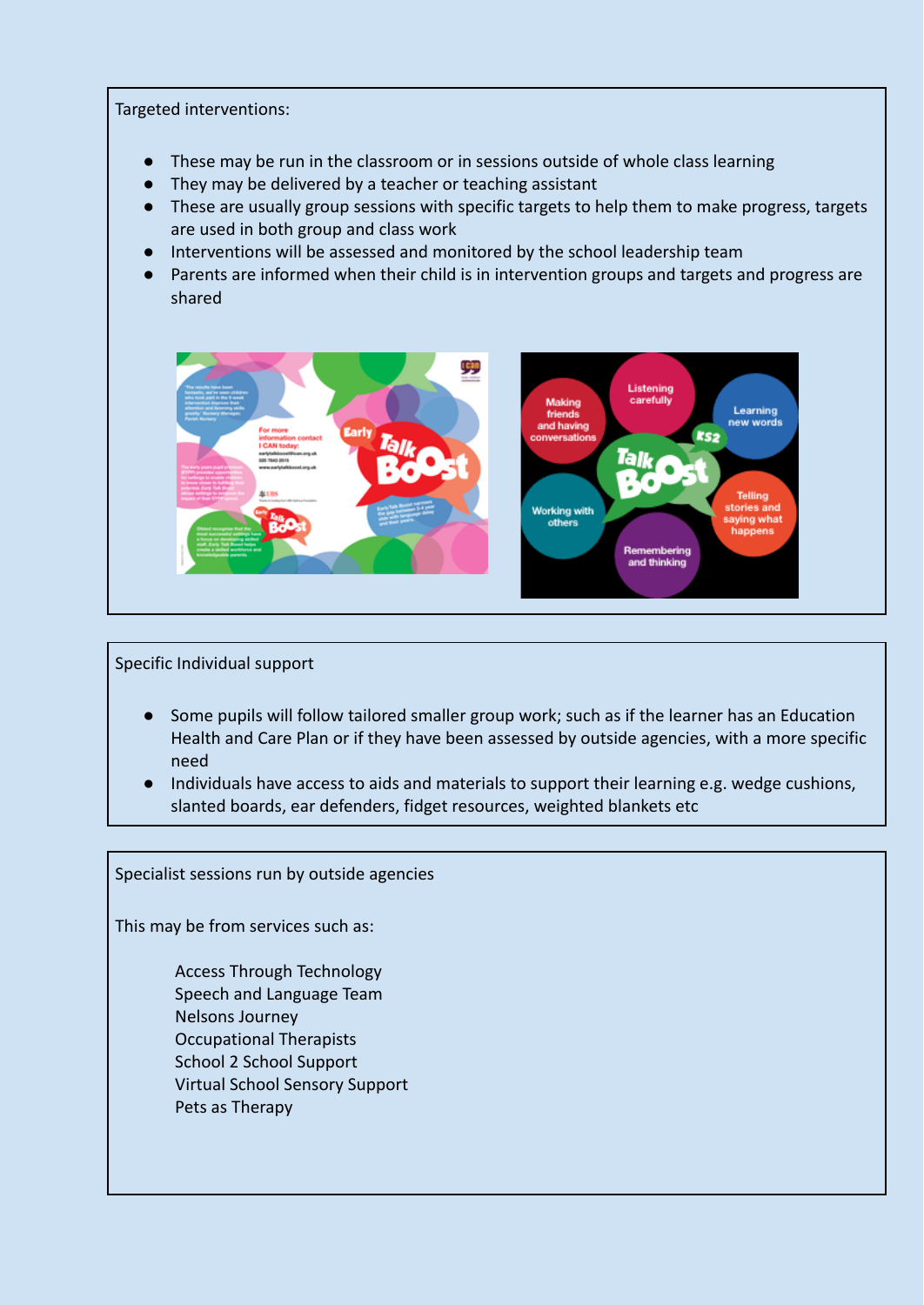Harleston C.E Primary Academy, as part of the St Benets Multi-Academy Trust, have also commissioned support from the following services:

Willow Tree Learning (Educational Psychology and Advisory Learning Support Teachers.) 'Communicate' Speech and Language Therapy Service

Graduated Approach - Assess - Plan - Do - Review

- When providing support that is additional to or different from, we engage in a four stage process: ASSESS, PLAN, DO and REVIEW.
- Assess this involves taking into consideration all the information from discussions from parents or carers, the child, the teacher, support staff and a variety of assessments.
- Plan this stage identifies the barriers to learning, intended outcomes and details what additional support will be provided to help overcome the barriers. Decisions will be recorded to inform teaching.
- Do providing the support as set out in the plan.
- Review measuring the impact and deciding whether changes to the support will be made. We will evaluate the effectiveness of any additional support. This will be ongoing

## EHC Plans

- While the majority of learners with SEN-D will have their needs met in this way, some may require an Education, Health and Care needs assessment to determine whether it is necessary for the Local Authority to make provision with an Education, Health and Care Plan (EHCP).
- Where a child has an Education, Health and Care Plan (EHCP), there will be an annual review held in addition to the termly review meetings, taking into account the views of the child, their parent or carer, and all other professionals involved with the child.

# **Other opportunities for Learning/ Inclusion: How does the academy ensure that children with SEND are included in all activities including after extra-curricular clubs and educational visits?**

● All learners should have the same opportunity to access extra-curricular activities and residential visits. Access to extra-curricular clubs is provided and individual support is organised where required. It is required that any independent provider of extra-curricular clubs must cater for pupils with SEND. Educational visits are accompanied by a high ratio of adults to children and more individualised support is arranged where necessary. A risk assessment is carried out prior to any off site activity.